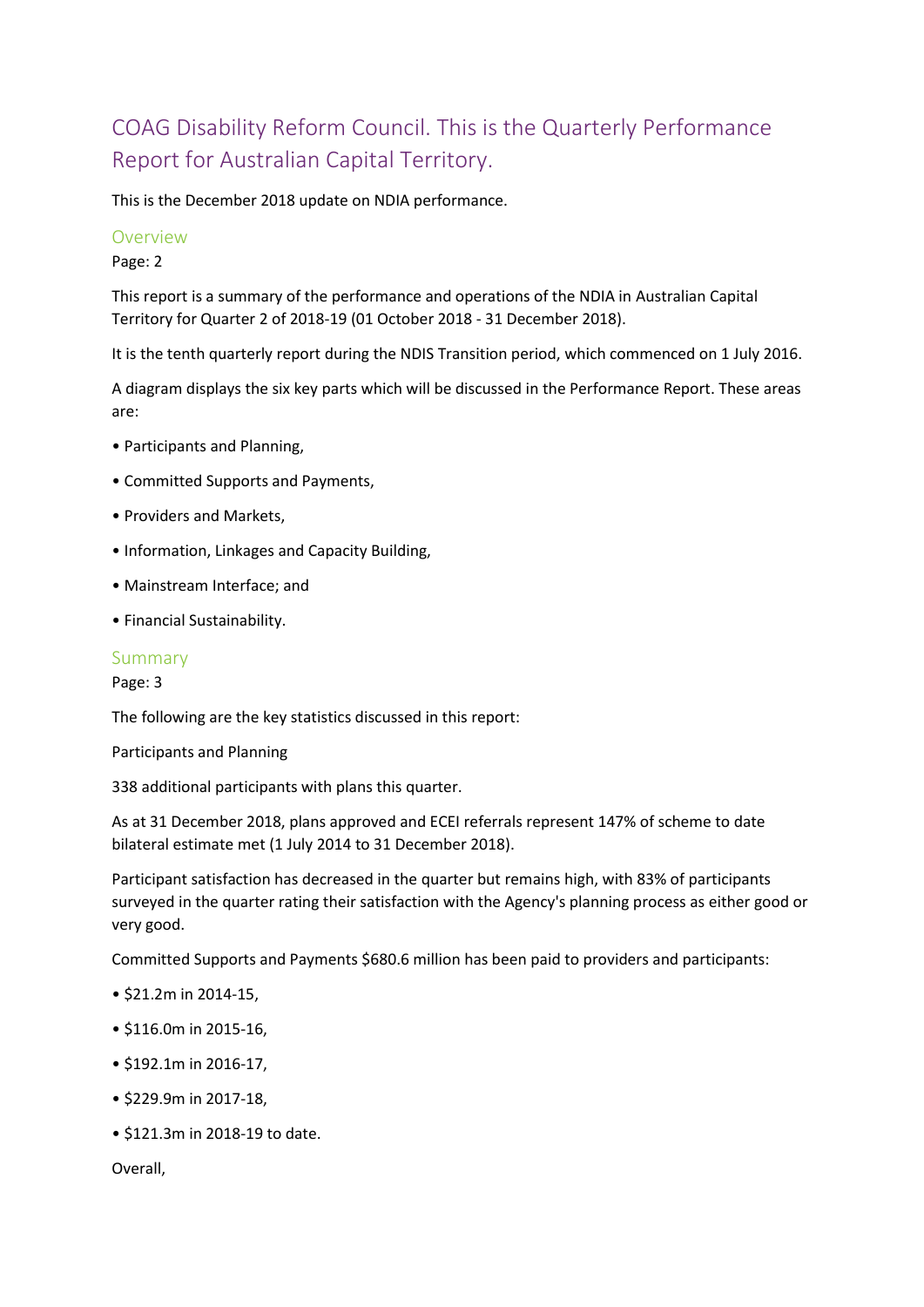- 80% of committed supports were utilised in 2014-15,
- 84% in 2015-16,
- 68% in 2016-17,
- 72% in 2017-18.

The 2018-19 experience is still emerging.

The higher utilisation in earlier years is predominantly driven by higher in-kind supports provided.

Providers and Markets

1,500 approved providers, a 5% increase for the quarter.

34% of approved providers were active in Australian Capital Territory at 31 December 2018, and 66% were yet to have evidence of activity.

80-95% of payments made by the NDIA are received by 25% of providers.

24% of service providers are individuals/sole traders.

Mainstream Interface

89% of active participants with a plan approved in 2018-19 Q2 access mainstream services.

## PART 1: Participants and Planning

Page: 4

The NDIS in Australian Capital Territory continues to grow with 338 additional participants with approved plans this quarter.

In total, over 7,000 participants are now being supported by the NDIS in Australian Capital Territory, with 57% receiving support for the first time.

#### Summary

Page: 5

The NDIS is fully operational in Australian Capital Territory.

The following are the key statistics on Participants and Planning:

7,451 participants are now being supported by the NDIS in Australian Capital Territory, including children in the ECEI program

338 initial plans approved in 2018-19 Q2, excluding children in the ECEI program (representing 5% growth since last quarter)

36 children are being supported in the ECEI program, with 31 additional referrals to the ECEI gateway confirmed in 2018-19 Q2

4,263 people are now receiving support for the first time

147% of scheme to date bilateral estimate met (1 July 2014 to 31 December 2018)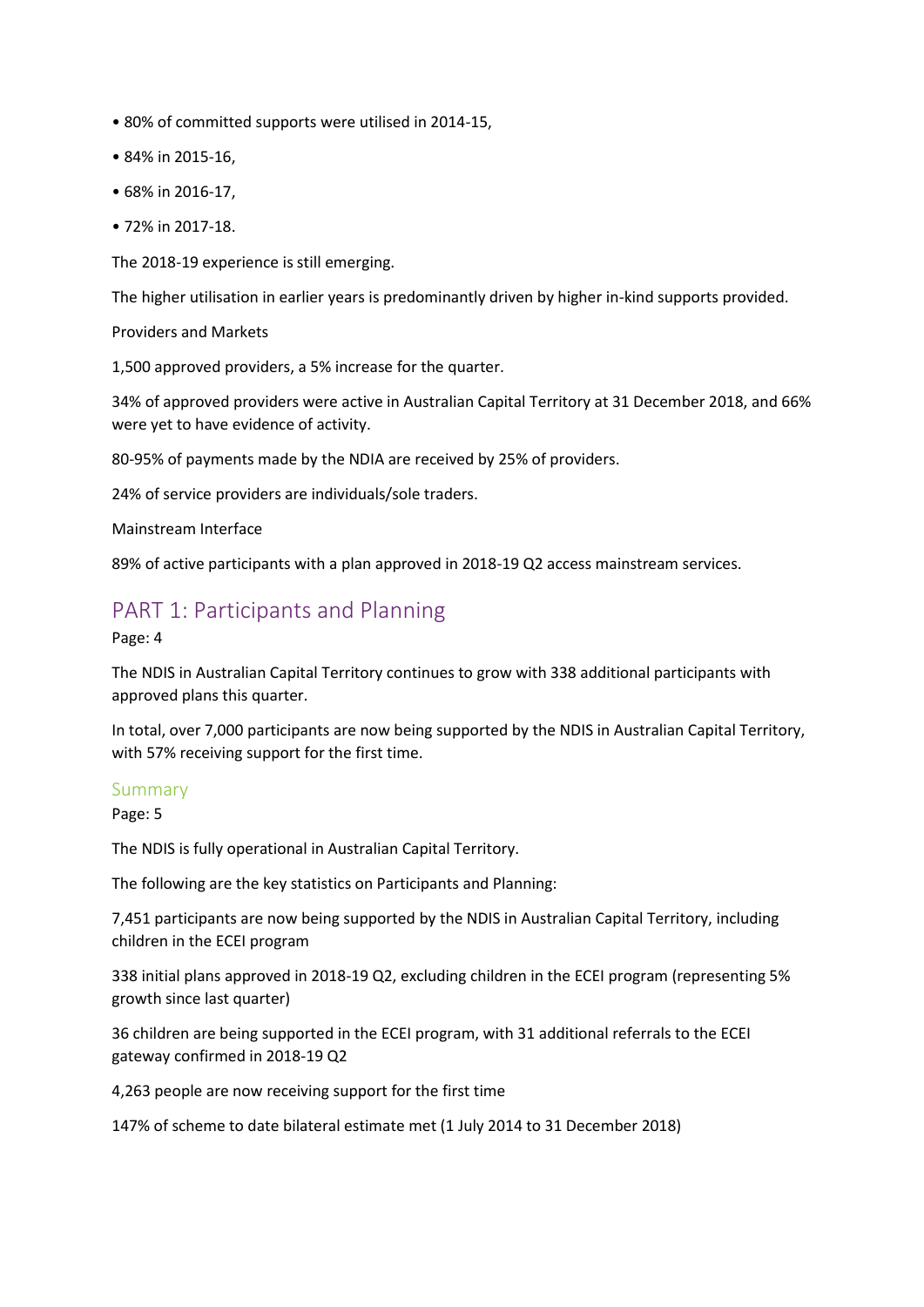## Quarterly Intake

Page: 6

There are three charts. The first chart displays the number of participants with access met (Eligible) by Participant Entry point. The second chart displays the number of participants with approved plans by Participant Entry Point. The third chart displays the number of participants with approved plans by Participant Pathway Type.

### 2018-19 Q2

Of the 192 participants deemed 'eligible' this quarter 98% were 'New' participants (i.e. had not transitioned from an existing State/Territory or Commonwealth program).

Of the 338 plan approvals this quarter, 95% were 'New' participants (i.e. had not transitioned from an existing State/Territory or Commonwealth program), 45% entered with a permanent disability and 22 were previously confirmed as ECEI at 2018-19 Q1.

The diagram displays the following key statistics on quarterly intake:

287 access decisions

192 access met

338 plan approvals (excluding ECEI)

31 ECEI

## Quarterly Intake Detail

Page: 7

A chart displays the change in plan approvals between the current and previous quarter.

Plan approvals as at 31 December 2018

Plan approval numbers have increased from 7,077 at the end of 2018-19 Q1 to 7,415 by the end of 2018-19 Q2, an increase of 338 approvals.

At the end of the quarter, 36 are children being supported in the ECEI gateway. Of these, 5 were previously confirmed as ECEI at 30 September 2018 and an additional 31 children entered the gateway this quarter.

Overall, 740 participants with approved plans have exited the Scheme, resulting in 6,711 active participants (including ECEI) as at 31 December 2018.

There were 1,819 plan reviews this quarter. This figure relates to all participants who have entered the scheme.

## Cumulative Position

Page: 8

There are two charts. The first chart displays the comparison between the cumulative plan approvals and the bilateral estimate per quarter. The second chart displays the number of plan approvals by participant referral pathway.

Plan approvals as at 31 Dec 2018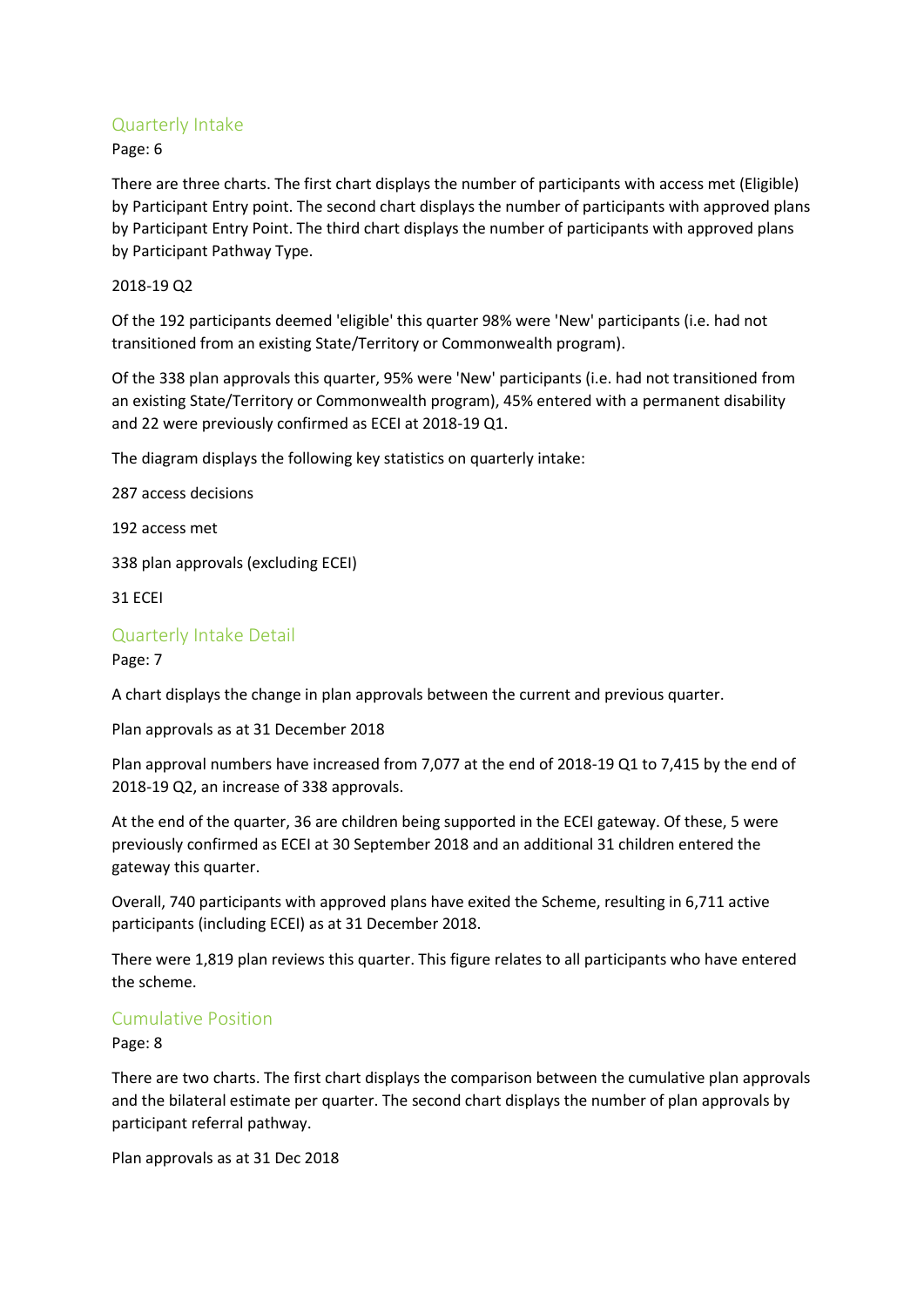At the end of 2018-19 Q2, the cumulative total number of participants receiving support was 7,451 (including 36 children supported through the ECEI gateway). Of these, 2,883 transitioned from an existing State/Territory program, 269 transitioned from an existing Commonwealth program and 4,263 participants are now receiving support for the first time.

Overall, since 1 July 2013, there have been 9,362 people with access decisions.

Cumulative position reporting is inclusive of trial participants for the reported period and represents participants who have or have had an approved plan.

The following are the key statistics on the cumulative position:

147% of scheme to date bilateral estimate met (1 July 2014 to 31 December 2018)

7,415 plan approvals to date; 7,451 including ECEI confirmed

## Participant Profiles by Age Group

Page: 9

There are two charts. The first chart displays the number of participants with an approved plan by age group for the current quarter. The second chart displays the percentage of participants with an approved plan by the participant's age group. This chart compares the current quarter against all prior quarters.

Around 44% of participants entering in this quarter are aged 0 to 6 years. This compares with 13% in prior quarters.

Note: The age eligibility requirements for the NDIS are based on the age as at the access request date. Participants with their initial plan approved aged 65+ have turned 65 since their access request was received.

#### Participant Profiles by Disability Group

#### Page: 10

There are two charts. The first chart displays the number of participants with an approved plan by disability group for the current quarter. The second chart displays the percentage of participants with an approved plan by the participant's disability group. This chart compares the current quarter against all prior quarters.

Of the participants entering in 2018-19 Q2, 26% have a primary disability group of Developmental Delay and 24% have a primary disability group of Autism.

Note 1: Of the 15 active participants identified as having an intellectual disability, 3 (20%) have Down syndrome.

Note 2: Since 2017-18 Q1 Developmental Delay and Global Developmental Delay have been reported separately to the Intellectual Disability group.

#### Participant Profiles by Level of Function

Page: 11

A chart displays the percentage of participants with an approved plan by the participant's level of function. This chart compares the current quarter against all prior quarters.

For participants with a plan approval in the current quarter: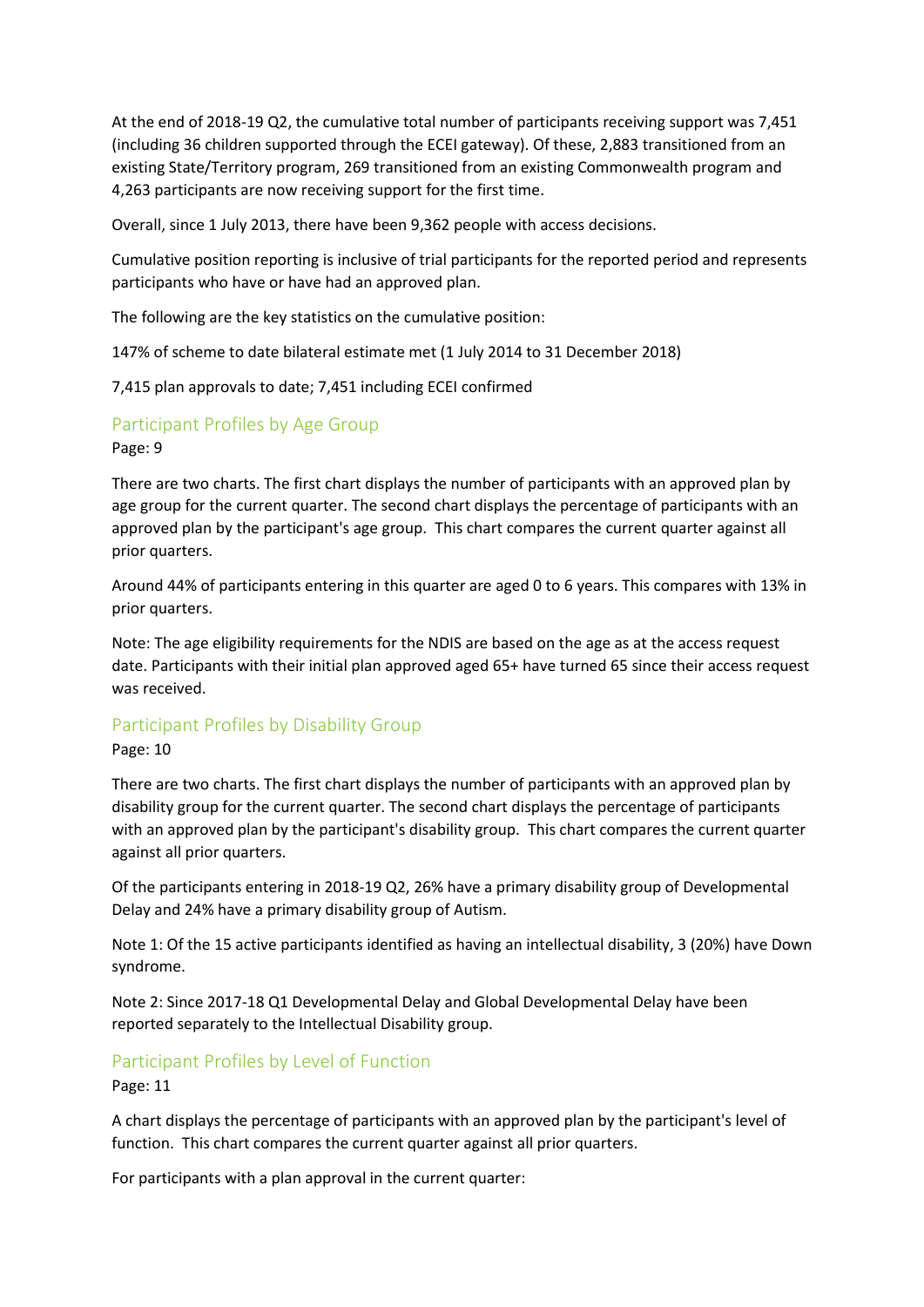- 53% of active participants had a relatively high level of function
- 36% of active participants had a relatively moderate level of function
- 11% had a relatively low level of function

These relativities are within the NDIS participant population, and not comparable to the general population.

## Participant Profiles by Gender

#### Page: 12

The figure on the right displays the amount and percentage of participants with an approved plan per the participant's gender group. This figure compares the current quarter against all prior quarters.

The majority of participants are males.

#### Participant Profiles

#### Page: 13

There are three charts. The first chart displays the percentage of participants with an approved plan by the participant's Aboriginal & Torres-Strait Islander status. The second chart displays the percentage of participants with an approved plan by the participant's Young people in residential aged care status. The third chart displays the percentage of participants with an approved plan by the participant's Culturally and Linguistically Diverse status. All three charts compare the current quarter against all prior quarters.

Of the participants with a plan approved in 2018-19 Q2:

• 4.7% were Aboriginal or Torres Strait Islander, compared with 4.2% in previous quarters combined.

• 0.9% were young people in residential aged care, compared with 0.7% in previous quarters combined.

• 15.1% were culturally and linguistically diverse, compared with 10.1% in previous quarters combined.

The following are the key statistics for the current quarter on Aboriginal & Torres-Strait Islander status.

16 Aboriginal and Torres Strait Islander

310 Not Aboriginal and Torres Strait Islander

#### 12 Not Stated

The following are the key statistics for the current quarter on Young people in residential aged care status.

3 Young people in residential aged care

335 Young people not in residential aged care

The following are the key statistics for the current quarter on Culturally and Linguistically Diverse status.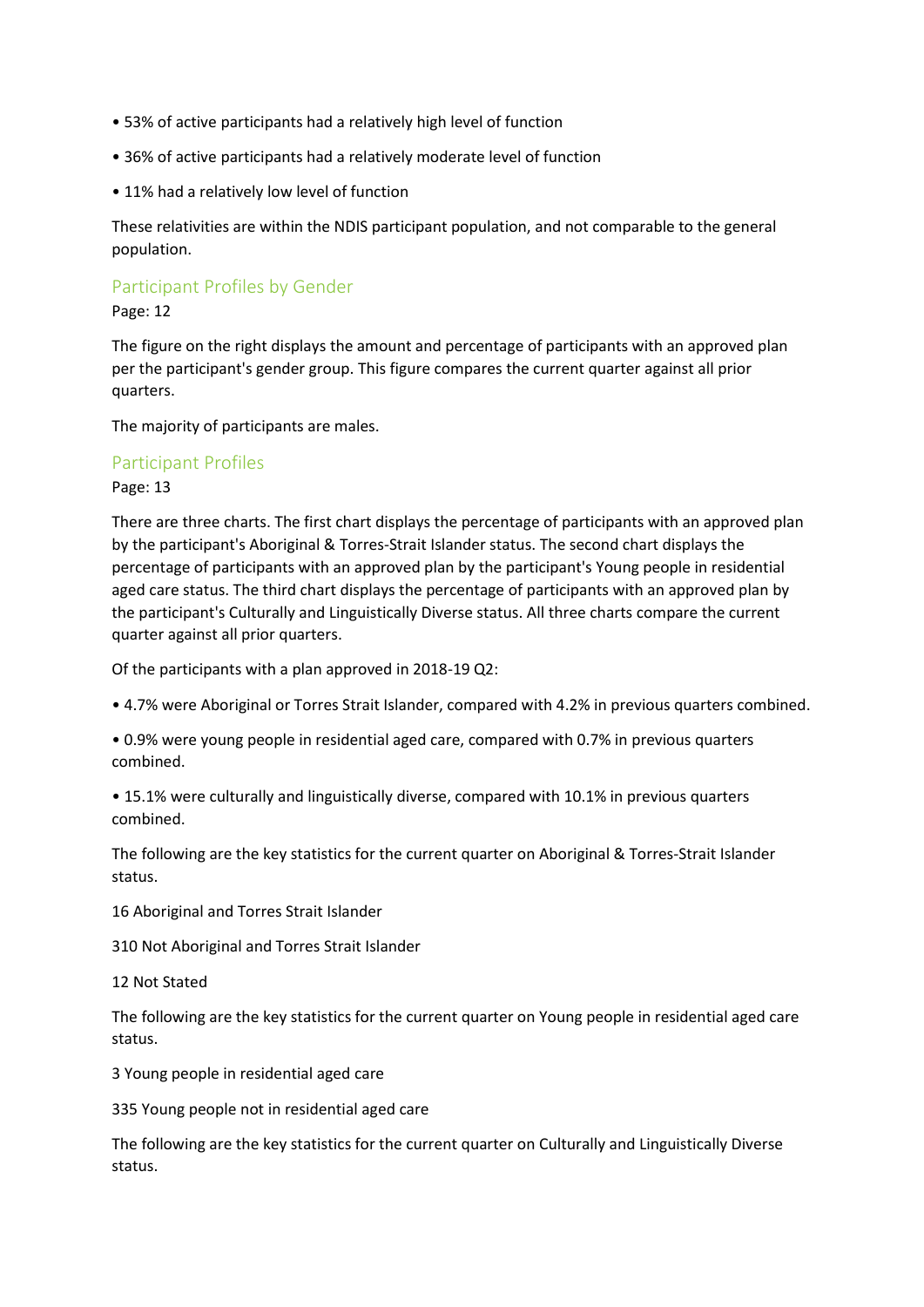#### 51 Culturally and linguistically diverse

285 Not culturally and linguistically diverse

2 Not stated

#### Plan Management Support Coordination

Page: 14

Two charts display the proportion of support coordination and plan management for participants. These charts compare the current quarter against all prior quarters.

The proportion of participants electing to fully or partly self-manage their plan was higher in 2018-19 Q2 at 44%, compared with 38% in previous quarters combined.

34% of participants who have had a plan approved in 2018-19 Q2 have support coordination in their plan, compared to 35% in previous quarters combined.

#### Plan Activation

#### Page: 15

Two charts display the proportion of the duration to activate plans. These charts compare plans approved in 2017-18 Q1, against plans approved in prior quarters.

Plan activation refers to the amount of time between plan approval and the commencement of the participant receiving support.

The percentage of plans activated within 90 days of approval were:

- 74% of plans approved in prior quarters
- 70% of plans approved in 2017-18 Q4.

Plan activation can only be approximated using data on payments. As there is a lag between when support is provided and payments made, these statistics are likely to be conservative. That is, it is likely that plan activation is faster than presented. Further, in-kind supports have been excluded from the calculation, which contributes to the conservative figures.

Note: Plans approved after the end of 2017-18 Q4 have been excluded from the charts. They are relatively new and it is too early to examine their durations to activation.

#### Participant Outcomes

Page: 16

A chart displays selected key baseline indicators for participants.

Information was collected from 90% of participants who have received their initial plan since 1 July 2016 (baseline outcome measures).

• 69% of participants school age to 14 are able to make friends outside of family/carers, compared to 62% of participants aged 0 to before school

• 58% of participants aged 0 to before school are engaged in age appropriate community, cultural or religious activities, compared to 35% - 46% for other age groups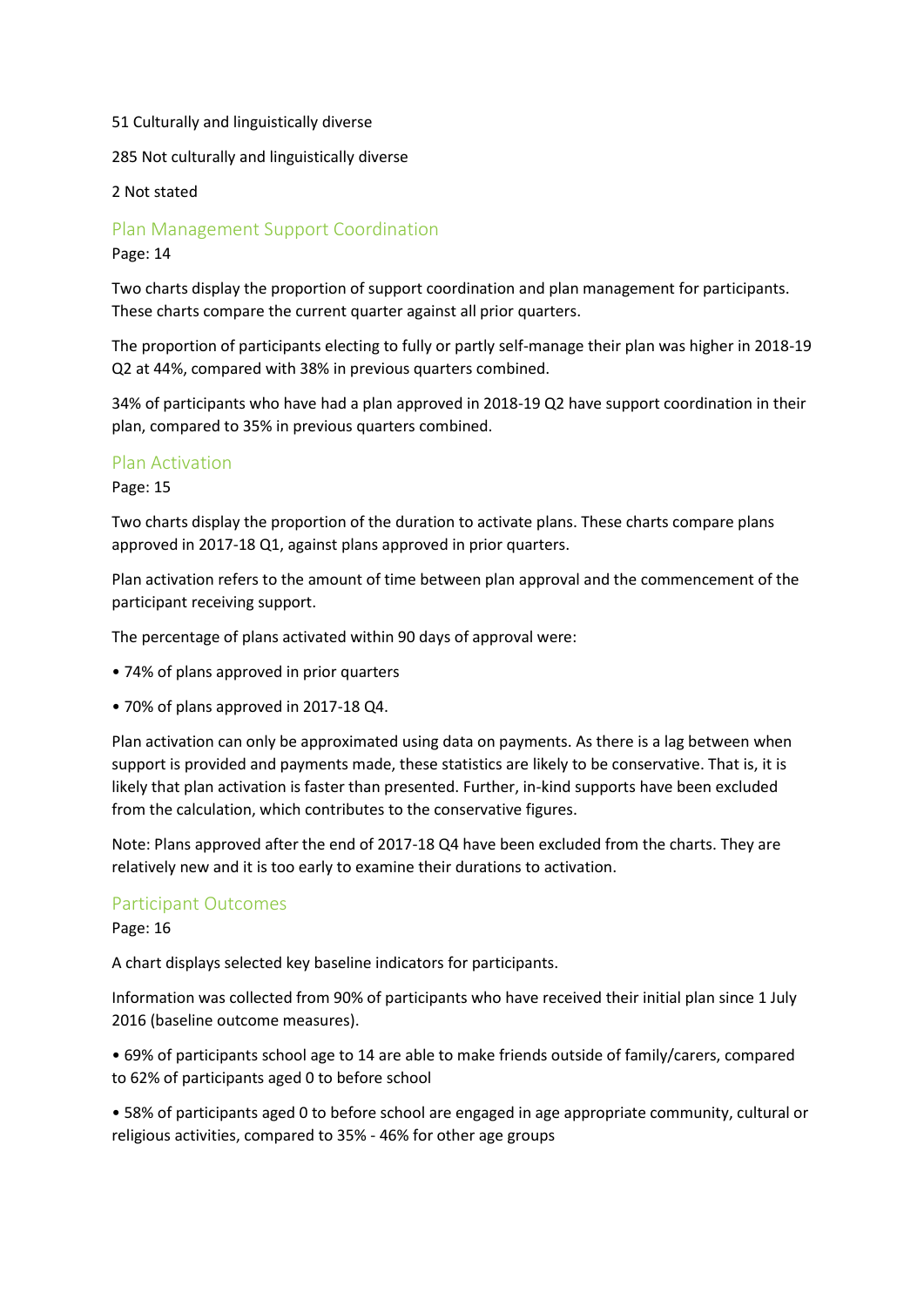• 79% of participants from school age to 14 attend school in a mainstream class, compared to 62% of participants aged 15 to 24

• 31% of participants aged 25 and over have a paid job, compared to 27% of participants aged 15 to 24

• 78% of participants aged 25 and over choose what they do every day, compared to 61% of participants aged 15 to 24

### Family/Carers Outcomes

Page: 17

A chart displays selected key baseline indicators for family and carers of participants.

The percentage of participants' family/carers:

- working in a paid job was highest for participants aged 15 to 24 (67%)
- able to advocate for their child/family member was highest for participants aged 0 to 14 (85%)
- who have friends and family they can see as often as they like was highest for participants aged 0 to 14 (51%)
- who feel in control selecting services was highest for participants aged 15 to 24 (53%)

• who support/plan for their family member through life stage transitions was highest for participants aged 0 to 14 (88%)

#### Has the NDIS helped? Participants

Page: 18

Charts display the responses from participants to the question: 'Has the NDIS helped?' split into age categories and life domains.

Perceptions of whether the NDIS has helped.

Participants who entered the Scheme between 1 July 2016 and 31 December 2016 and had a plan review approximately one year later and also two years later were asked questions about whether the NDIS had helped them.

In general, participants' perceptions of whether the NDIS has helped improved from year one to year two.

#### Has the NDIS helped? Family/Carers

Page: 19

A chart displays from year 1 to year 2, the percentage of family and carers who thought the NDIS has helped in various domains.

Perceptions of whether the NDIS has helped.

Families and carers of participants who entered the Scheme between 1 July 2016 and 31 December 2016 and had a plan review approximately one year later and also two years later were asked questions about whether the NDIS had helped them.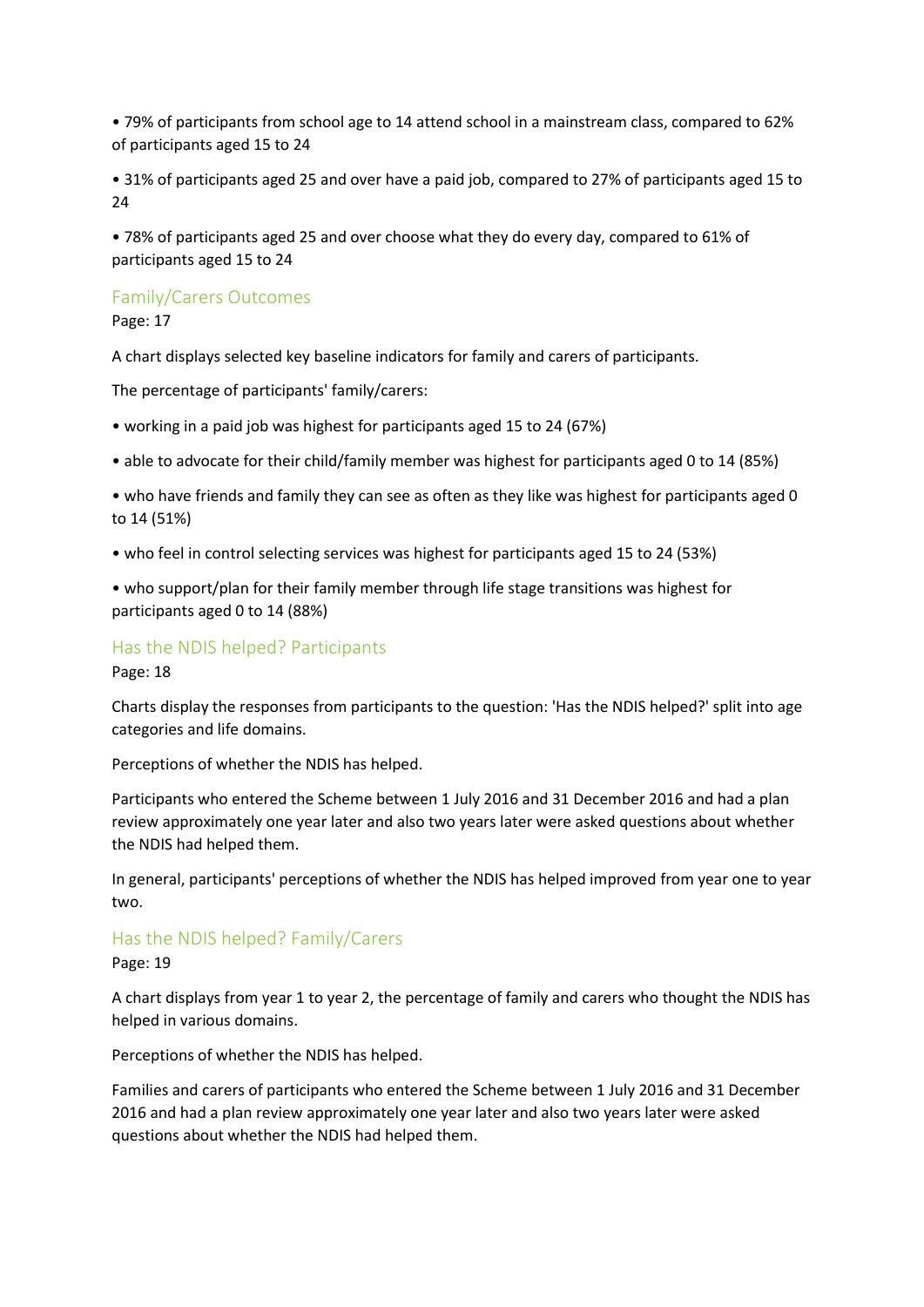For participants aged 0 to 14 years, family and carers' perceptions of whether the NDIS has helped improved from year one to year two.

Note: There was insufficient data to report for participants aged 15 and over for this quarter.

#### Participants in Work

#### Page: 20

A chart displays, from baseline to year 2, the percentage of participants in paid work by age group.

Participants who entered the Scheme between 1 July 2016 and 31 December 2016 and are of working age are monitored to see whether the NDIS has helped them find paid work.

The percentage of participants in paid work increased from 25% to 31% for those aged 15 to 24, but decreased from 28% to 27% for those aged 25 and over. Overall, the percentage remained stable at 28%.

### Participants involved in communal and social activities

Page: 21

A chart displays, from baseline to year 2, the percentage of participants engaged in social activities in their community.

Participants who entered the Scheme between 1 July 2016 and 31 December 2016 are monitored to see whether the NDIS has helped them participate in social activities in their community.

The percentage of participants engaged in social activities in their community increased from 27% to 36% for those aged 15 to 24 and increased from 35% to 45% for those aged 25 and over. Overall, the percentage increased from 34% to 45%.

#### Participant Satisfaction

#### Page: 22

A chart displays, by quarter, the proportion of participants describing satisfaction with the Agency's planning process as 'good' or 'very good'.

83% of participants rated their satisfaction with the Agency's planning process as either good or very good in the current quarter. This has decreased since the previous quarter but remains high.

A new participant satisfaction survey has been developed. Going forward it will better record the experience of NDIS participants, and their families and carers, at different stages of the participant pathway.

Participant satisfaction continues to be high, but has fluctuated at around or below the trial site level.

Note: Participant satisfaction results are not shown if there is insufficient data in the group.

## PART 2: Committed Supports and Payments

Page: 23

Both committed and paid supports to participants are increasing in line with the growing scheme.

Of the \$949.9 million that has been committed in participant plans, \$680.6 million has been paid to date.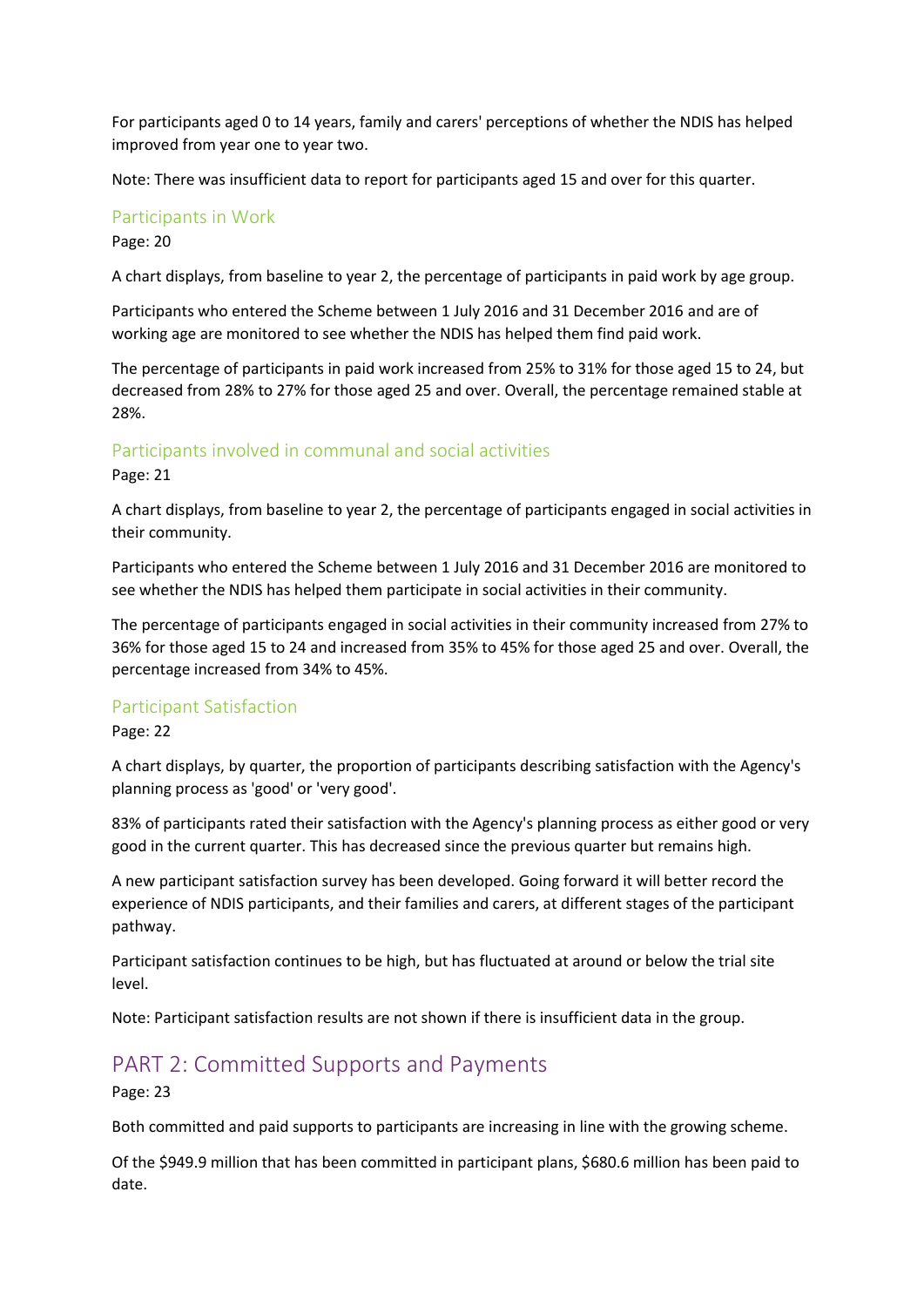#### Summary

Page: 24

This section presents information on the amount committed in plans and payments to service providers and participants.

The following are the key statistics on Committed Supports and Payments:

\$767.4 million of committed supports in respect of prior financial years including trial

\$182.5 million of supports in respect of 2018-19 to date

\$21.2m has been paid to providers and participants for supports provided in 2014-15, \$116.0m in 2015-16, \$192.1m in 2016-17, \$229.9m in 2017-18 and \$121.3m in 2018-19 to date

Overall, 80% of committed supports were utilised in 2014-15, 84% in 2015-16, 68% in 2016-17 and 72% in 2017-18.

The 2018-19 experience is still emerging.

#### Committed Supports and Payments

Page: 25

A table and a graph show the comparison between the total committed supports and paid support for each year since scheme inception.

Committed supports by year that the support is expected to be provided, compared with committed supports that have been used (paid).

Of the \$949.9 million that has been committed in participant plans, \$680.6 million has been paid to date.

In particular, for supports provided in:

2014-15: \$21.2m has been paid

2015-16: \$116.0m has been paid

2016-17: \$192.1m has been paid

2017-18: \$229.9m has been paid

2018-19 to date: \$121.3m has been paid

Committed Supports by Cost Band

Page: 26

Two charts (including and excluding SIL) show the comparison of the distribution of average annualised committed supports by cost band for the current and previous quarter.

As at 2018-19 Q2, the distribution of average annualised committed supports remained consistent with previous quarters. This is the case whether Supported Independent Living (SIL) supports are included or excluded in the figures.

Committed Supports by Age Band Page: 27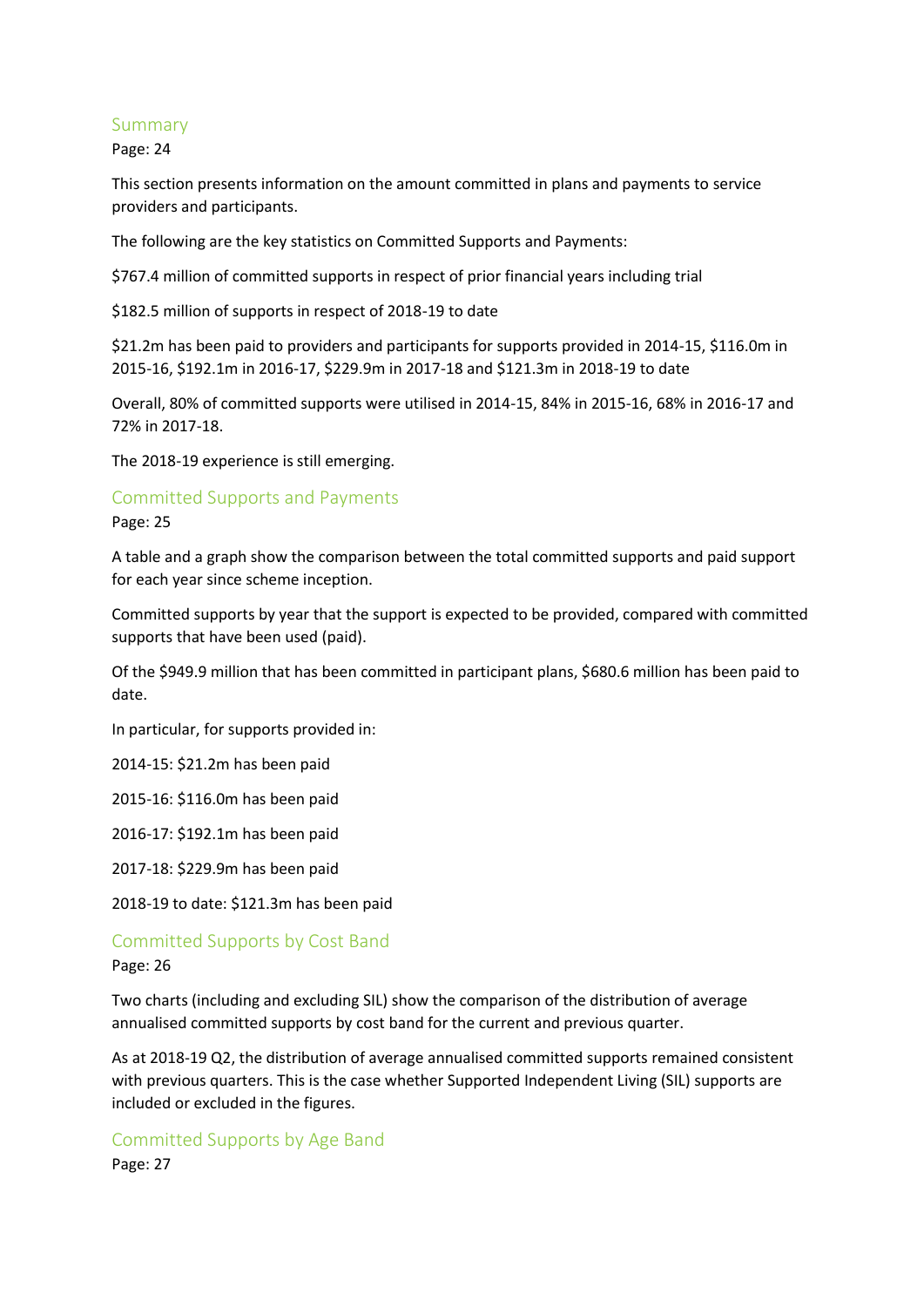A graph shows the comparison between the average annualised committed supports by age band for the current and previous quarter.

The average annualised committed supports increase steeply up to age 25, stabilise to age 54 and then reduce at older ages.

Note: The age eligibility requirements for the NDIS are based on the age as at the access request date. Participants with their initial plan approved aged 65+ have turned 65 since their access request was received.

## Committed Supports by Disability Group

Page: 28

A graph shows the comparison between the average annualised committed supports by primary disability group for the current and previous quarter.

Participants with Spinal Cord Injury, Acquired Brain Injury and Cerebral Palsy have the highest average annualised committed supports.

Note: Average annualised committed supports are not shown if there are insufficient data in the group.

## Committed Supports by Level of Function

Page: 29

A graph shows the comparison between the average annualised committed supports by level of function for the current and previous quarter.

The average annualised committed supports generally increase for participants with lower levels of function.

Note 1: Average annualised committed supports are not shown if there are insufficient data in the group.

Note 2: High, medium and low function is relative within the NDIS population and not comparable to the general population.

## Utilisation of Committed Supports

Page: 30

A graph shows the comparison between the utilisation of committed supports by the year that the support was expected to be provided.

Utilisation of committed supports by year that the support was expected to be provided as at 30 September 2018, compared with 31 December 2018.

As there is a lag between when support is provided and when it is paid, the utilisation in 2018-19 will increase.

The higher utilisation in earlier years is predominantly driven by higher in-kind supports provided.

The utilisation of committed supports in 2018-19 will increase further as there is a lag between when support is provided and when it is paid.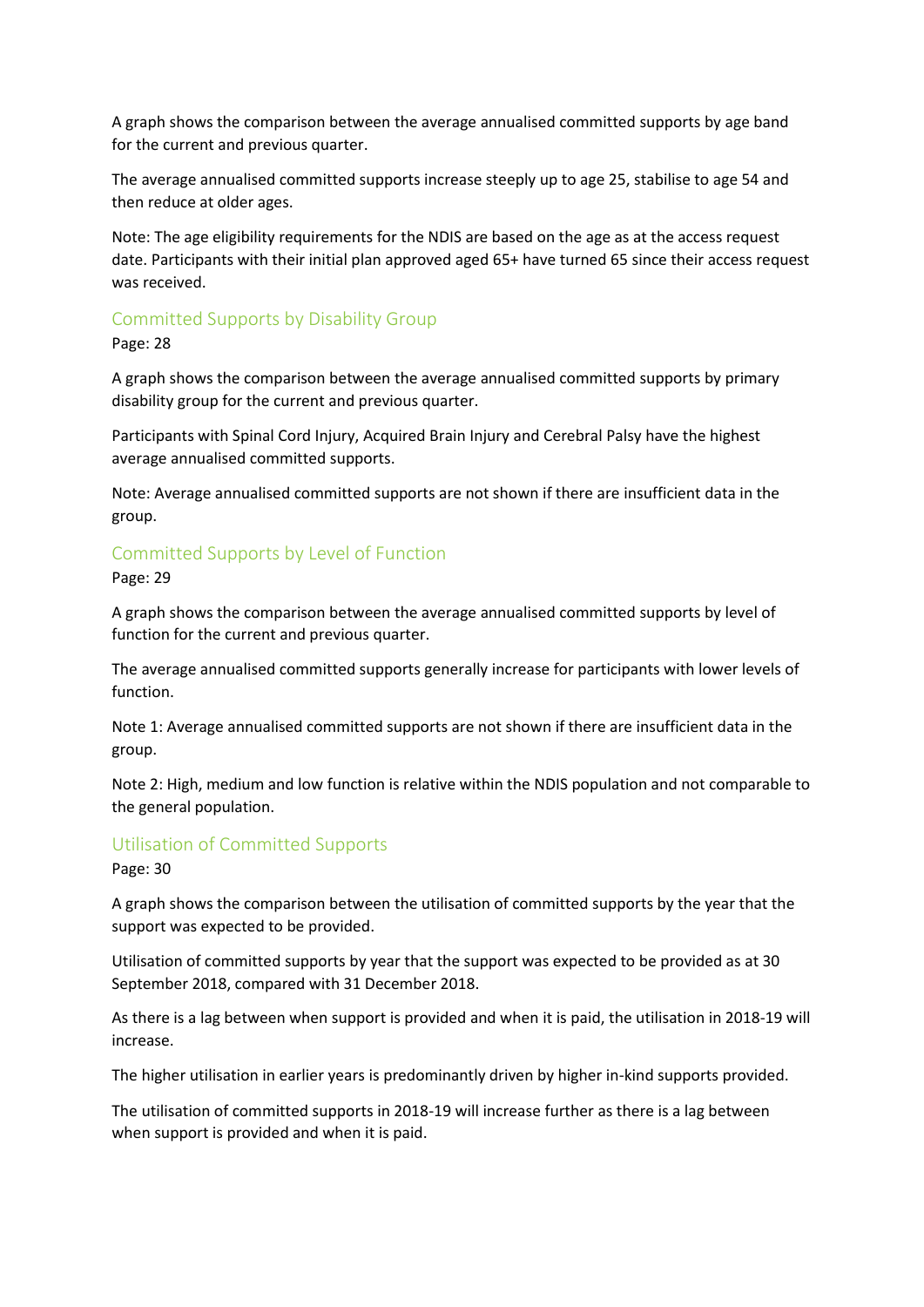## PART 3: Providers and Markets

Page: 31

The scale and extent of the market continues to grow, with a 5% increase in the number of providers during the quarter to 1,500.

34% of approved providers were active in Australian Capital Territory at 31 December 2018, and 66% were yet to have evidence of activity.

#### Summary

Page: 32

This section contains information on registered service providers and the market, with key provider and market indicators presented.

Provider registration

•To provide supports to NDIS participants, a service provider is required to register and be approved by the NDIA.

•Providers register with the NDIA by submitting a registration request, indicating the types of support (registration groups) they are accredited to provide.

How providers interact with participants

•NDIS participants have the flexibility to choose the providers who support them.

•Providers are paid for disability supports and services provided to the participants.

The following are the key statistics:

1,500 approved providers, 34% of which were active in Australian Capital Territory at 31 December 2018

80-95% of payments made by the NDIA are received by 25% of providers

24% of service providers are individuals/sole traders

Assistance products for personal care and safety has the highest number of approved service providers, followed by personal mobility equipment and household tasks

#### Providers over time

Page: 33

A chart displays the cumulative number of approved service providers since June 2016 by the type of provider, individual/sole trader or company/organization.

As at 31 December 2018, there were 1,500 registered service providers, of which 367 were individual/sole trader operated businesses and 1,133 were companies or organisations.

The number of approved service providers increased by 5% from 1,424 to 1,500 in the quarter.

24% of approved service providers are individuals/sole traders.

1.08 average providers per participant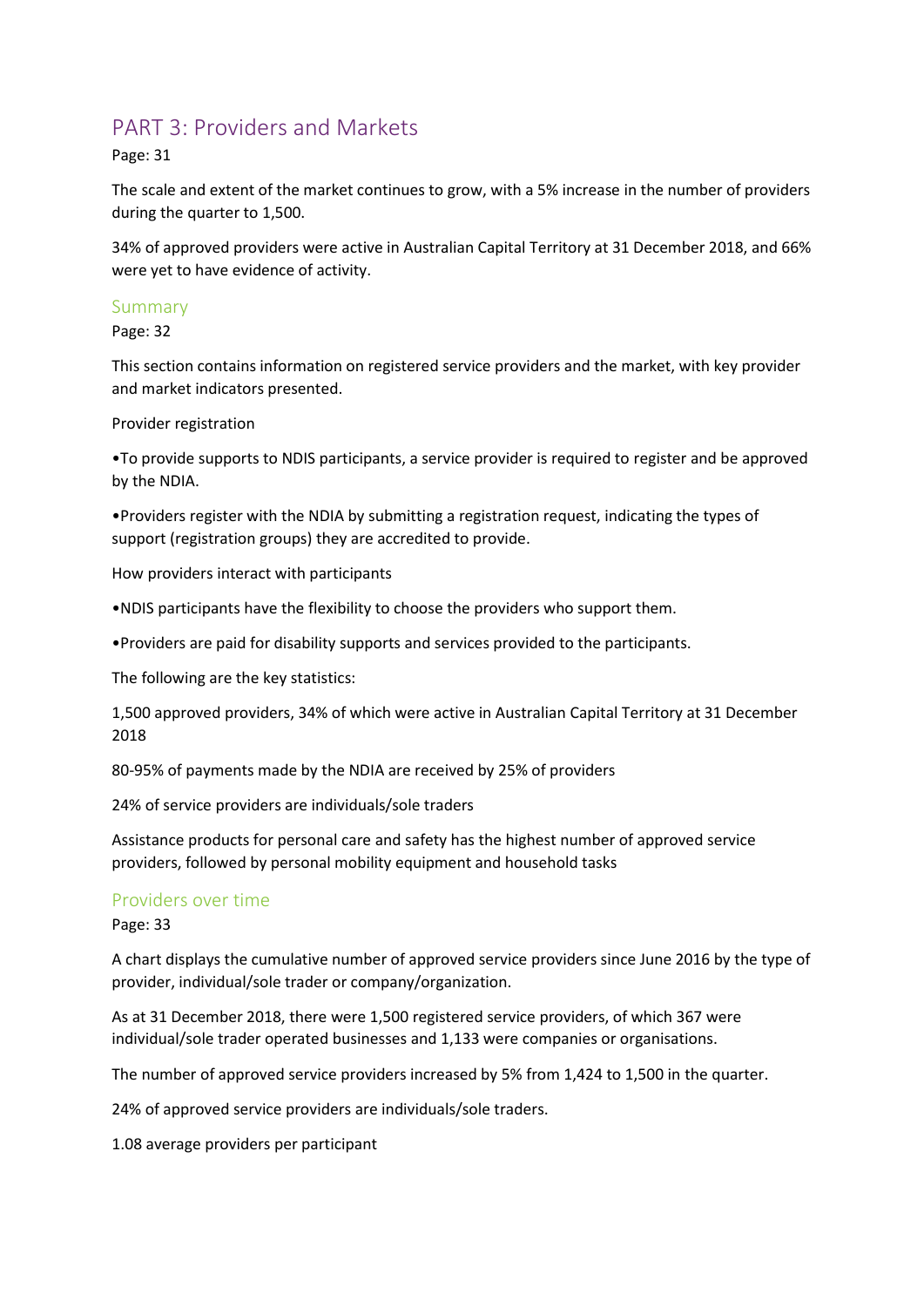### Proportion of Active Providers

Page: 34

The figure displays the proportion of active and not yet active providers.

Change in the activity status of providers.

As at 31 December 2018, 34% of providers were active and 66% were yet to have evidence of activity. Of all providers, 122 began delivering new supports in the quarter.

## Approved Registration Groups

Page: 35

A chart displays the approved providers by the changes in registration group and percentage over the quarter.

The number of approved providers has increased for most registration groups over the quarter.

The registration groups with the largest numbers of approved providers continue to grow:

- Assistance products for personal care and safety: from 428 to 457 (7% increase)
- Personal Mobility Equipment: from 303 to 328 (8% increase)
- Household Tasks: from 281 to 308 (10% increase)
- Therapeutic Supports: from 287 to 297 (3% increase)
- Assistive equipment for recreation: from 236 to 251 (6% increase)

#### Active Registration Groups

Page: 36

A chart displays the active providers by the changes in registration group and percentage over the quarter.

The number of providers active in each registration group has increased for some registration groups over the quarter.

The registration groups with the largest numbers of active providers continue to grow:

- Therapeutic Supports: from 189 to 199 (5% increase)
- Household tasks: from 103 to 108 (5% increase)
- Assistance products for personal care and safety: from 86 to 93 (8% increase)

• Assistance in coordinating or managing life stages, transitions and supports: from 76 to 80 (5% increase)

• Participation in community, social and civic activities: from 72 to 75 (4% increase)

## Market share of top providers

Page: 37

An object displays the market share of the top 25% of providers by registration group.

25% of service providers received 80-95% of the dollars paid for major registration groups.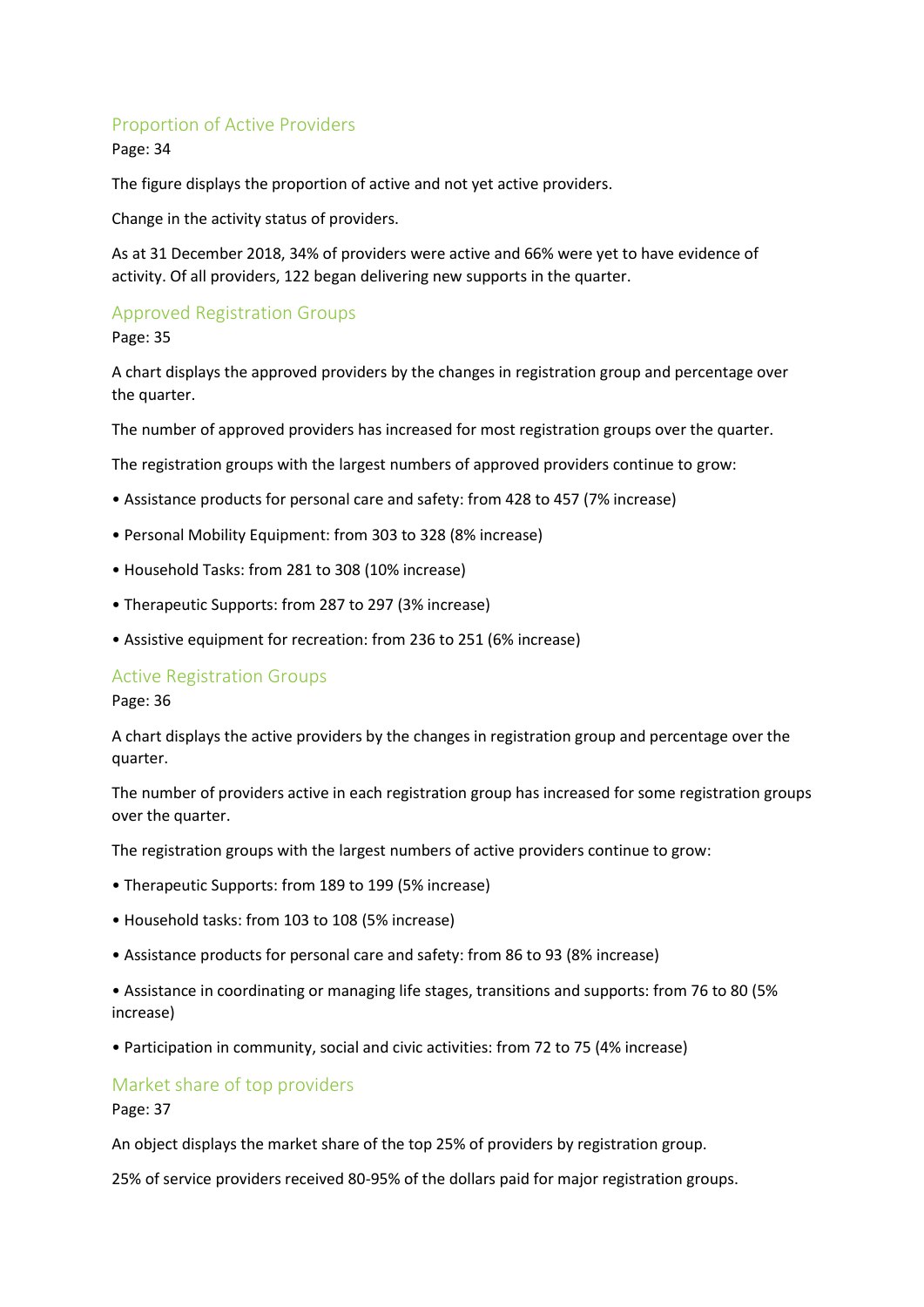The following are the key statistics for the market share of the top 25% of providers by registration category:

86% Daily personal activities

85% Early intervention supports for early childhood

88% Participation in community, social and civic activities

91% Therapeutic supports

81% Assistance with daily life tasks in a group or shared living arrangement

## PART 4: Information, Linkages and Capacity Building

Page: 38

Information, Linkages and Capacity Building was covered in the national version of the COAG Quarterly Performance Report.

## PART 5: Mainstream Interface

Page: 39

The proportion of participants entering in the current quarter and accessing mainstream services is higher compared to prior quarters.

#### Mainstream Interface

Page: 40

An object displays the comparison of the percentage of participants accessing mainstream supports. The object compares the current quarter against all prior quarters (transition only).

89% of active participants with a plan approved in 2018-19 Q2 access mainstream services, an increase from prior quarters. Participants are accessing mainstream services predominantly for health and wellbeing, lifelong learning and daily activities.

The following are the key statistics:

86% of active participants with a plan approved in prior quarters (transition only) access mainstream supports, across the following domains:

- Health and wellbeing (46%)
- Lifelong learning (18%)
- Daily activities (6%)

89% of active participants with a plan approved in 2018-19 Q2 access mainstream supports, across the following domains:

- Health and wellbeing (48%)
- Lifelong learning (18%)
- Daily activities (8%)